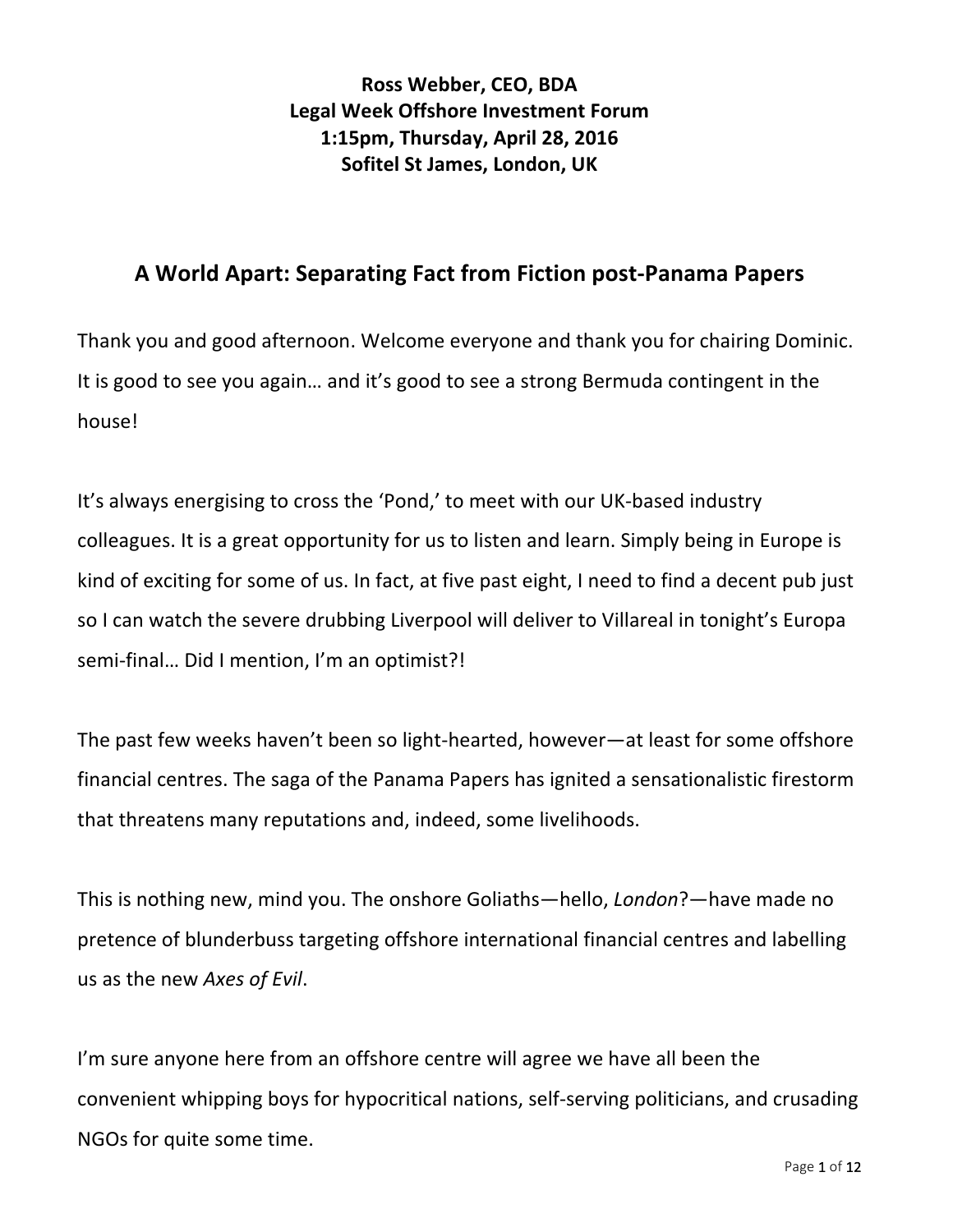Let me be clear: If I'm going to hurl the "hypocrisy" grenade I need to keep this real. Some IFCs may actually deserve it. Many have ignored the evolving regulatory landscape of recent years. Amid the damning headlines, many have turned a blind eye to accommodate those who would use their domiciles to hide assets and evade legitimate taxes. Many continue to embrace environments that encourage anonymity; that allow banking secrecy. Several still resist tax-treaty partnerships or cooperation with international governments and global law-enforcement agencies. I'm talking about the type of locale Somerset Maugham once described as a "sunny place for shady people" though, to be fair, at the time, he was actually writing about the very *onshore* Cote d'Azur!

Now the pin has been pulled on the grenade, we should also acknowledge that we recognise the spotlight is shone upon Bermuda, the Channel Islands and Caymanbecause we're *successful*! It is rare to see a headline blasting Anguilla, Nevada, Naru...

But the real problem is, the super-powers' self-righteous and vociferous attacks are *indiscriminate*. They make no distinction between the Vanuatus, the Seychelles, the South Dakotas... the Panamas... and those *other* real offshore centres, that are, in a regulatory sense at least, a world apart.

Very often, this indifference is politically-motivated—on both sides of the Atlantic. As Richard Hay of Stikeman Elliott has pointed out: the esoteric intricacies of international finance are far trickier to explain in layman's terms than public-pleasing attacks on global corporations, wealthy individuals, or small island nations. Why let the facts get in the way of a good story?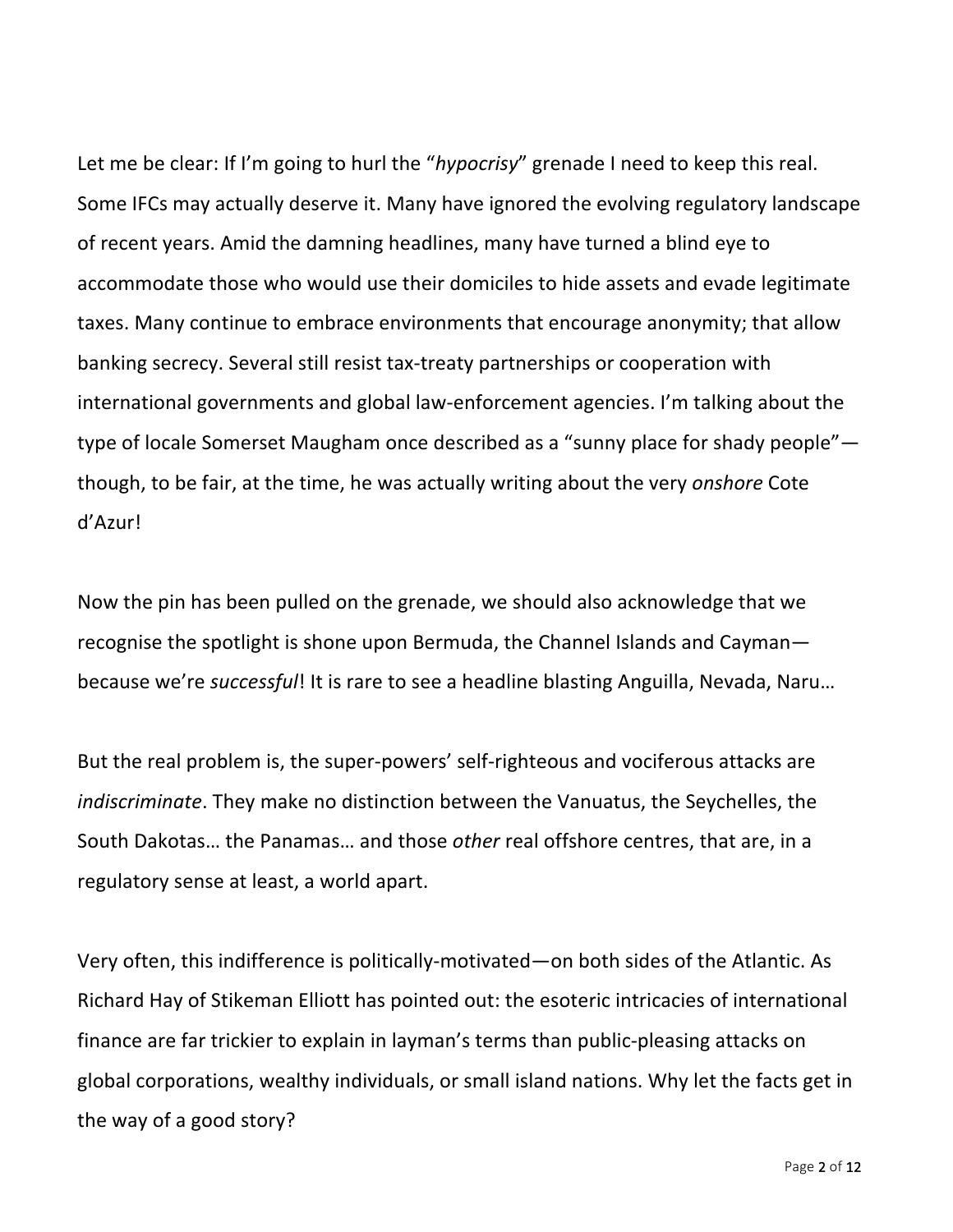One of the BBC's most telling interviews in recent weeks, for those that *were* listening, was with James Quarmby, a tax-planning specialist at Stephenson Harwood. James calmly, clearly and succinctly informed his combative but woefully unprepared breakfast TV anchor there are millions of people in Britain who invest in what he deemed "mundane" offshore funds. Millions of law-abiding citizens make investments to grow or preserve capital and, dare I say it, to gain tax efficiencies—and then declare the profit on their tax returns. In reference to the scandalous Cameron investment in a Barbadosdomiciled distributor fund administered out of Ireland: As Quarmby put it, "I think the headline should be, 'Man Makes Modest Investment and Pays All His Tax.'"

The very frustrated interviewer—flapping for a story—badgered "well, if it is so mundane—why do it offshore???" And there lies the problem. We—and I'm talking to everyone in this room—we have not done a good enough job in explaining what we  $do$ —and why.

Let's just answer that question up front: A primary advantage to setting up offshore is tax neutrality. The real point is the avoidance of double taxation (particularly withholding tax). Upon redemption and receipt of proceeds, how you then sort out your own tax liability in your own jurisdiction is up to you.

Couple this neutrality with portfolio diversification, the offshore regulatory environment, the skill, knowledge, experience and agility of the regulator, the speed to market, the nexus of qualified service providers and the overall business friendly approach and you have the situation where it is easier to do business, where operating costs are reduced and management fees can be lowered.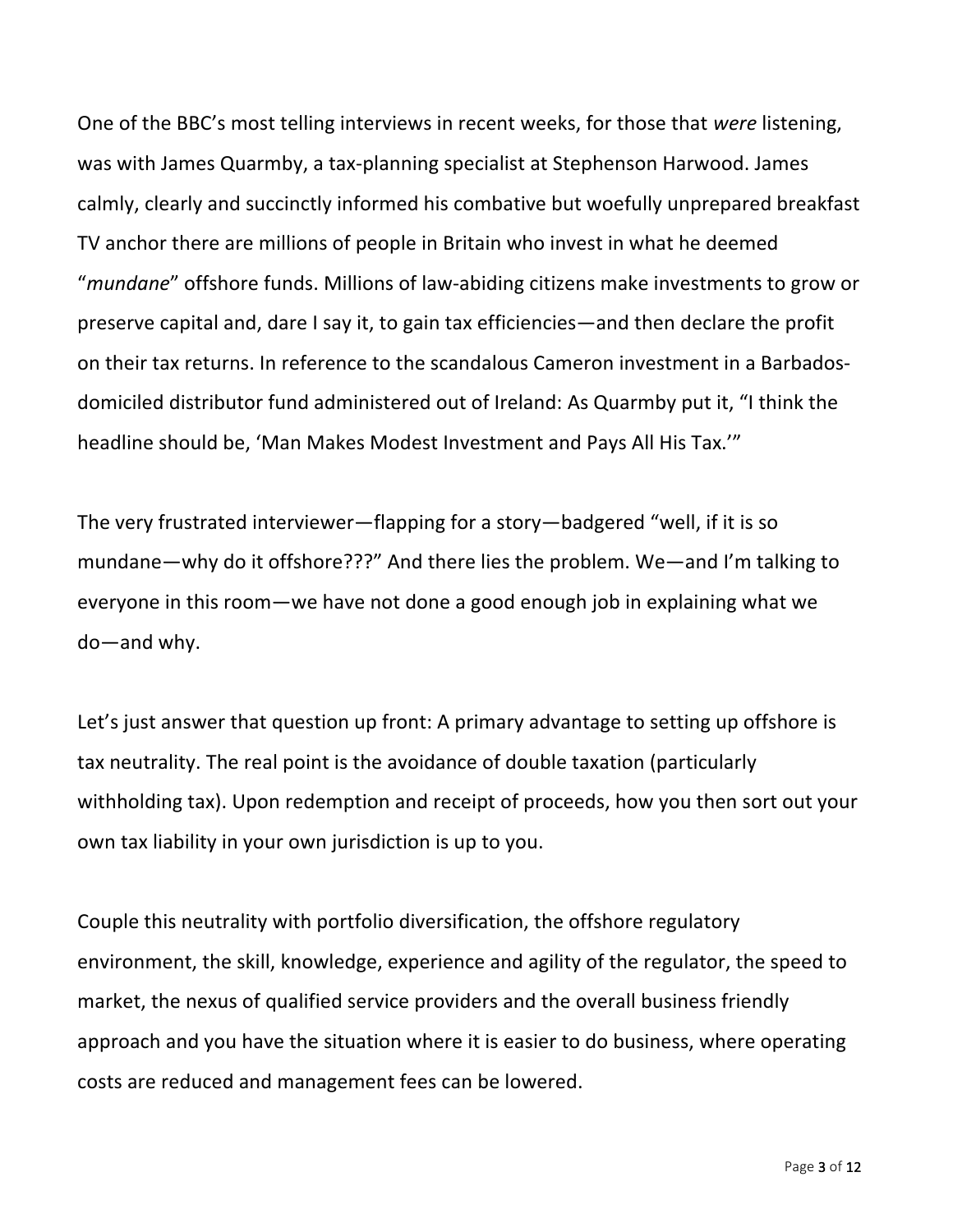If you haven't already seen it, there is an excellent note on the AIMA website to this effect. Their summary one-liner is: "What sets offshore apart is the combination of tax neutrality, investment flexibility and sophistication."

We need to be clear, direct and less convoluted when we deliver the message because we are facing a tsunami of fanaticism and misinformation.

I can tell you that Bermuda has seized on the Panama Papers as an opportunity—an opportunity to differentiate ourselves from those jurisdictions that can't claim our longstanding, blue-chip record of transparency and compliance. An opportunity to explain the basic economics of globalisation. An opportunity to clarify that our regulatory and business ecosystem is pragmatic and appropriate. An opportunity to remind the powers-that-be that just because we have palm trees, sonorous tree-frogs and a rather pleasant climate, not to mention our very own tax system, we are not degenerates engaged in the business of illicit, illegal, or even immoral, wrongdoings. Now, for obvious reasons, based on my background, I am using Bermuda as my example, but there is no reason why several of my jurisdictional cousins can't apply the same approach.

Here's what we say when we get labelled as one of the axes of offshore evil. We tell the world what Bermuda *is* and what it *isn't*. We put our value proposition into concrete terms whenever possible. We point out facts like: "Among our many tax information exchange agreements, we have a TIEA with Canada that allows Canadian companies to repatriate active business income via dividend. This way, the company with the offshore vehicle can reinvest in their home country—which means they can maintain and create jobs onshore by having a minimum of five people offshore."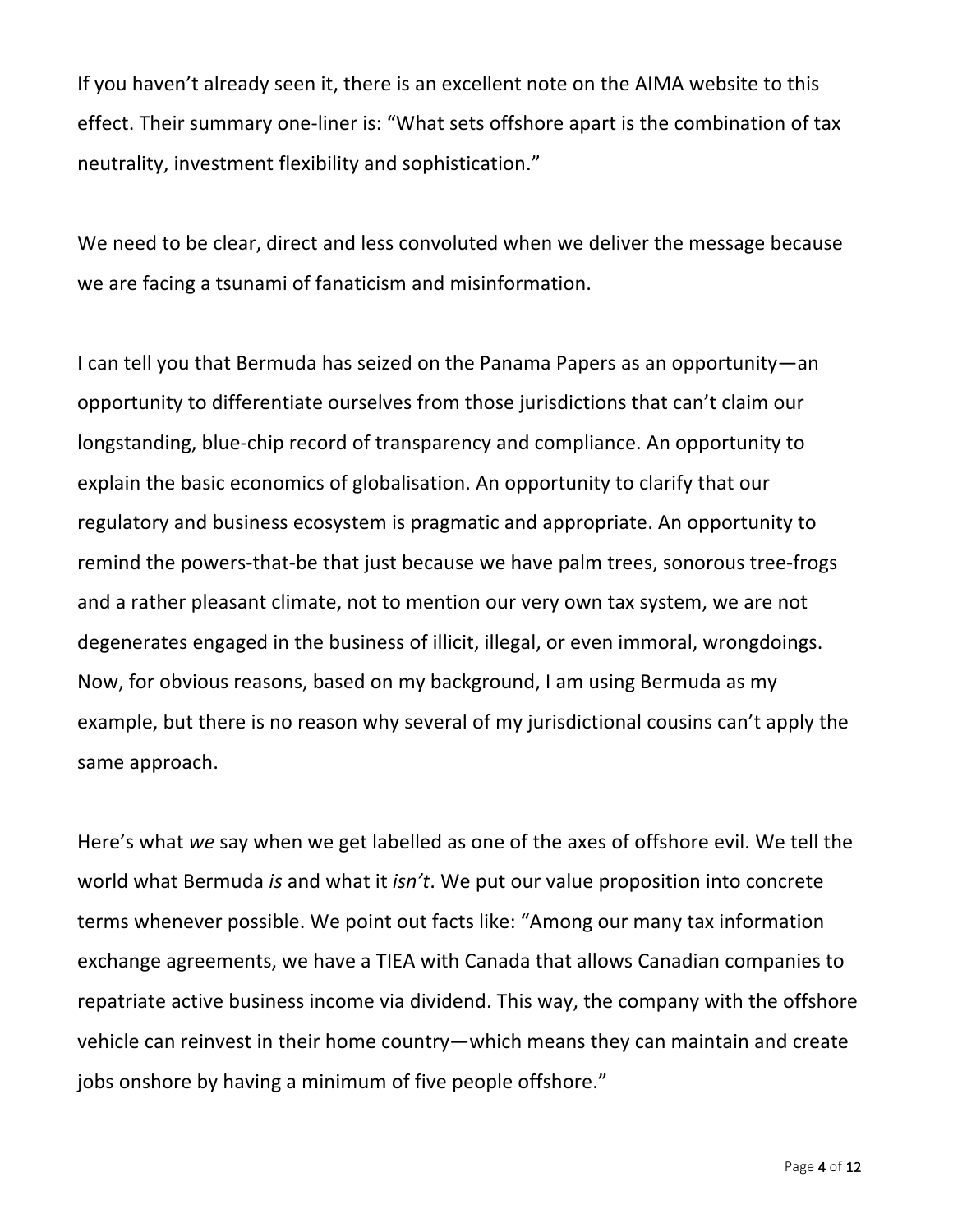We have to prove we are more than just low-tax jurisdictions. We need to illustrate the value we return to global economies, the tangible worth offshore finance centres deliver to larger nations around the world.

We have to combat this myth that all we do is deprive HMRC coffers of billions in taxes that are due to be rendered unto Caesar. Bermuda has spoken out strongly on this point, because we're proud of what we *give*, versus what others think we take. Citing actual data helps our case. A study released last year found our little island supports an estimated half-million jobs worldwide, including 70,000 in the UK. Notably, Bermuda is a destination for financial investment by onshore pensions and governments amounting to more than \$20 billion. Have a look at the Jersey Finance website and see the infographics that show Jersey's value to Britain. These are excellent.

This is the area where we need to focus. I call it the W-I-I-F-M Factor: *What's In It For Me*? Make it known to the ordinary person that if they actually want to have a pension available to them after 40-plus years on the docks, or in the manufacturing plant, or in the classroom, then there needs to be a Jersey or Cayman or Bermuda to make sure those pension fund investments have had a chance to survive and grow over the decades.

Now you've got a more compelling argument when your domicile is pilloried in *The Guardian* or by Christian Aid.

Bermuda's all-important reinsurance industry has some pretty eye-popping statistics. Bermuda is home to companies that bail out cities, countries and coastlines after disasters or natural catastrophes. Their claims-payment scorecard hits home hard. Examples read like this: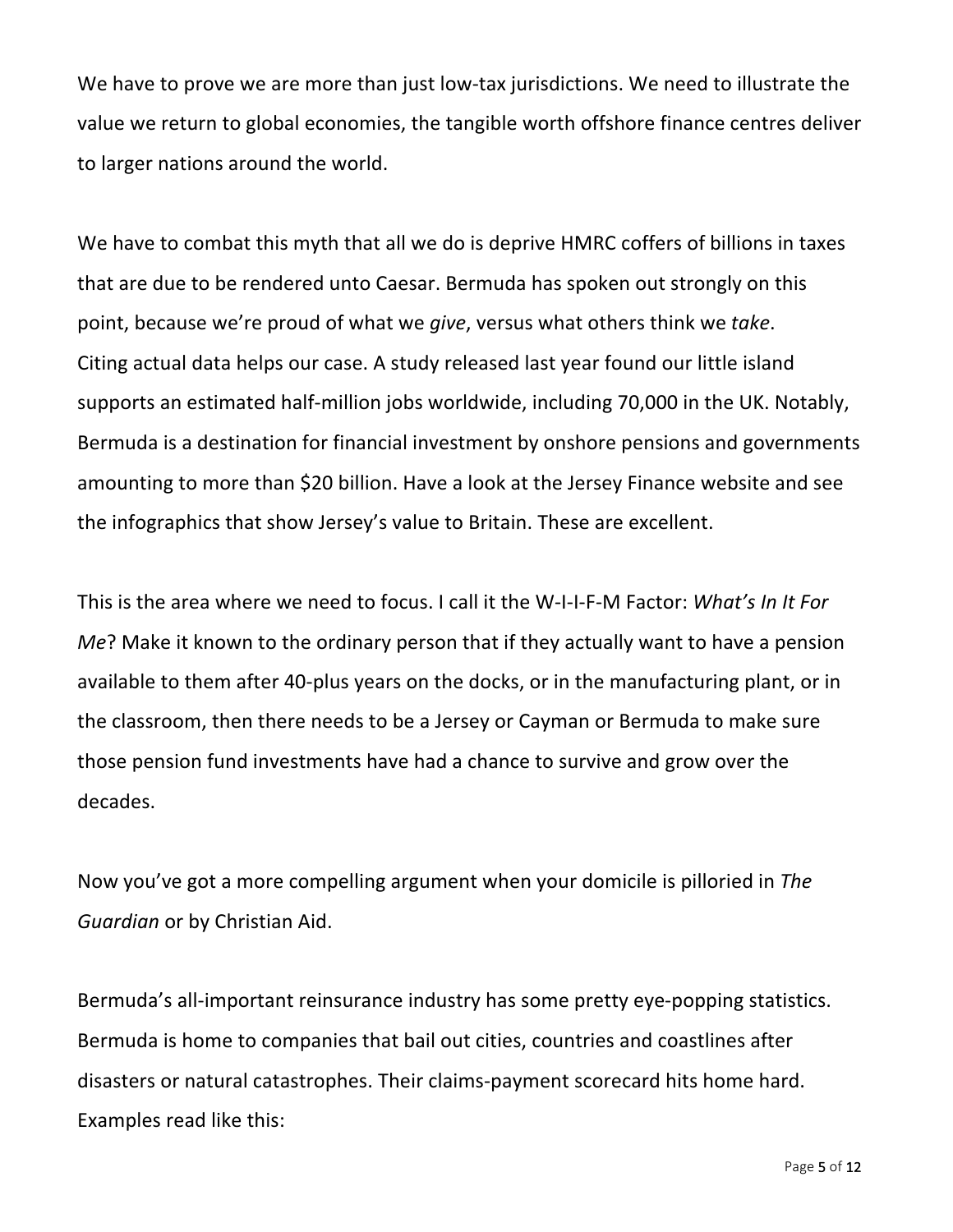- 20% of December 2015 UK flood losses
- 62% of claims for the UK's largest peacetime fire and explosion—the Buncefield oilterminal fires of 2005
- 9% of the World Trade Centre 9/11 claims
- 25% of US medical-liability re/insurance
- \$22 billion to rebuild the US Gulf coast after Hurricanes Katrina, Rita and Wilma
- Over 50% of reported liabilities from the 2010 New Zealand earthquake
- And Bermuda provides more than a quarter of the capacity for Lloyd's of London

So-Britain, ask yourself: W-I-I-F-M? Well, if you want flood coverage, if you want excess liability capacity  $-$  if you want Lloyd's to survive and prosper... You need Bermuda.

So—United States, ask the people of Louisiana, New York and the oil refineries of the Texas Gulf if they think Bermuda is a giver or a taker.

The fact is, Bermuda *IS* very different than what scaremongers would like us all to believe. We have worked for nearly a century to maintain a quality jurisdiction, and we're not about to have it undermined by those who don't understand it.

Coincidentally, just 10 days before this month's release of the Panama Papers, the European Union provided a forceful endorsement of Bermuda's robust, mature, and proficient regulatory and legal environment. The EU awarded Bermuda full equivalency with its own Solvency II insurance regime—surely an undeniable vote of confidence in the way we handle our business? Bermuda and Switzerland are currently the only two non-EU countries to hold that distinction.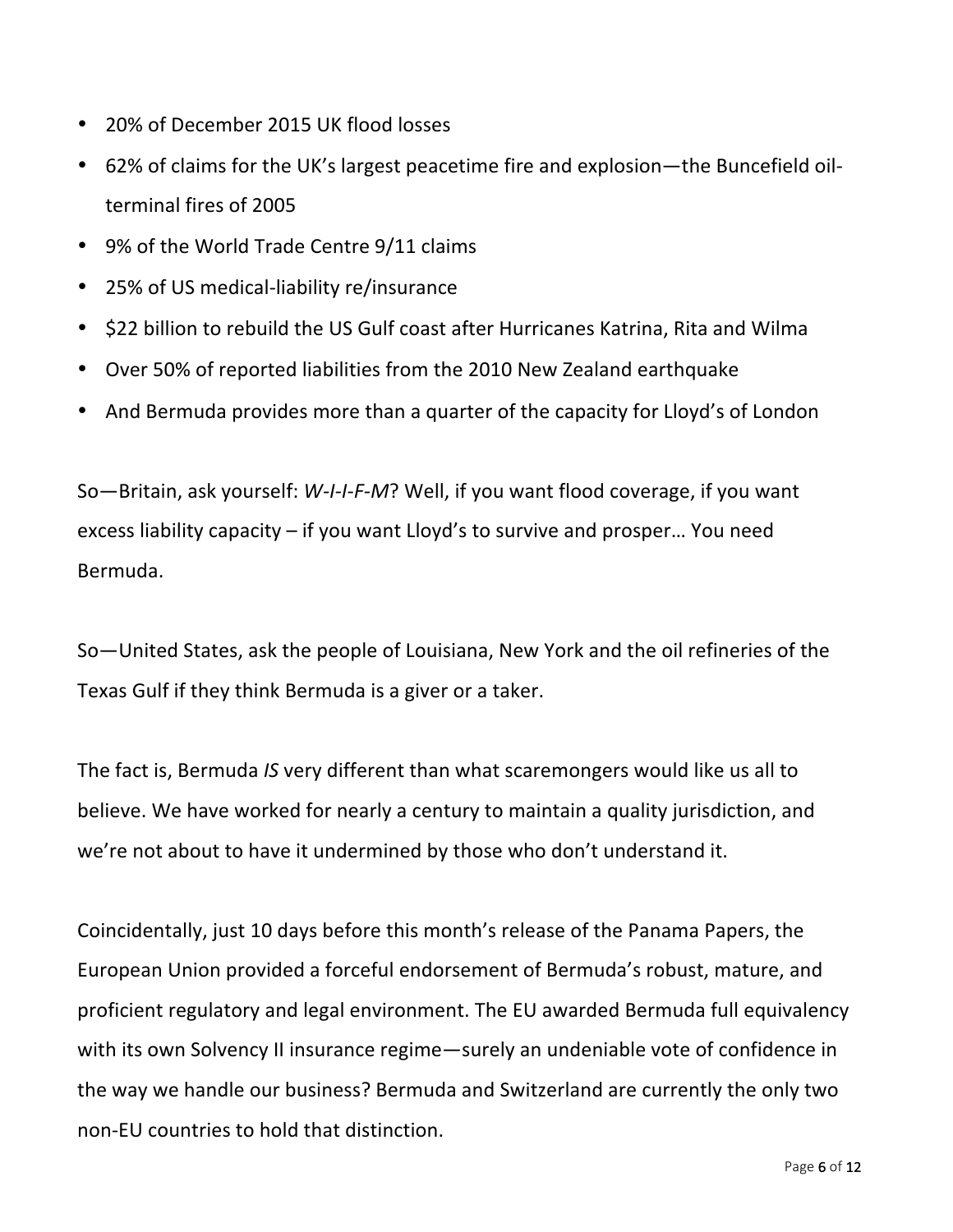ESMA provided a similar vote of confidence to Guernsey and Jersey by recommending them for equivalency with the AIFMD. We congratulate our colleagues in the Channel Islands. Bermuda is currently in the next wave of assessments—along with Australia, Canada, Japan, the Cayman Islands and the Isle of Man.

In the United States, the National Association of Insurance Commissioners (NAIC) designated Bermuda a 'qualified' jurisdiction. Our Bermuda Stock Exchange is a full member of the World Federation of Exchanges.

Bermuda was the first offshore financial centre to qualify for the Organisation for Economic Cooperation and Development 'white list.'

Interestingly, the OECD did make it very clear who does and who doesn't qualify as a tax haven. You might be interested to know that in 1998, the OECD identified four factors that should **ALL** be met to earn the tax-haven title.

Do you know what they are?

- 1) lack of transparency
- 2) lack of information exchange
- 3) no substantial activity
- 4) no or nominal tax on income

Well, Bermuda may tick that latter box (though our 15.5% income tax on payroll is hardly nominal). How do those criteria line up for your jurisdictions?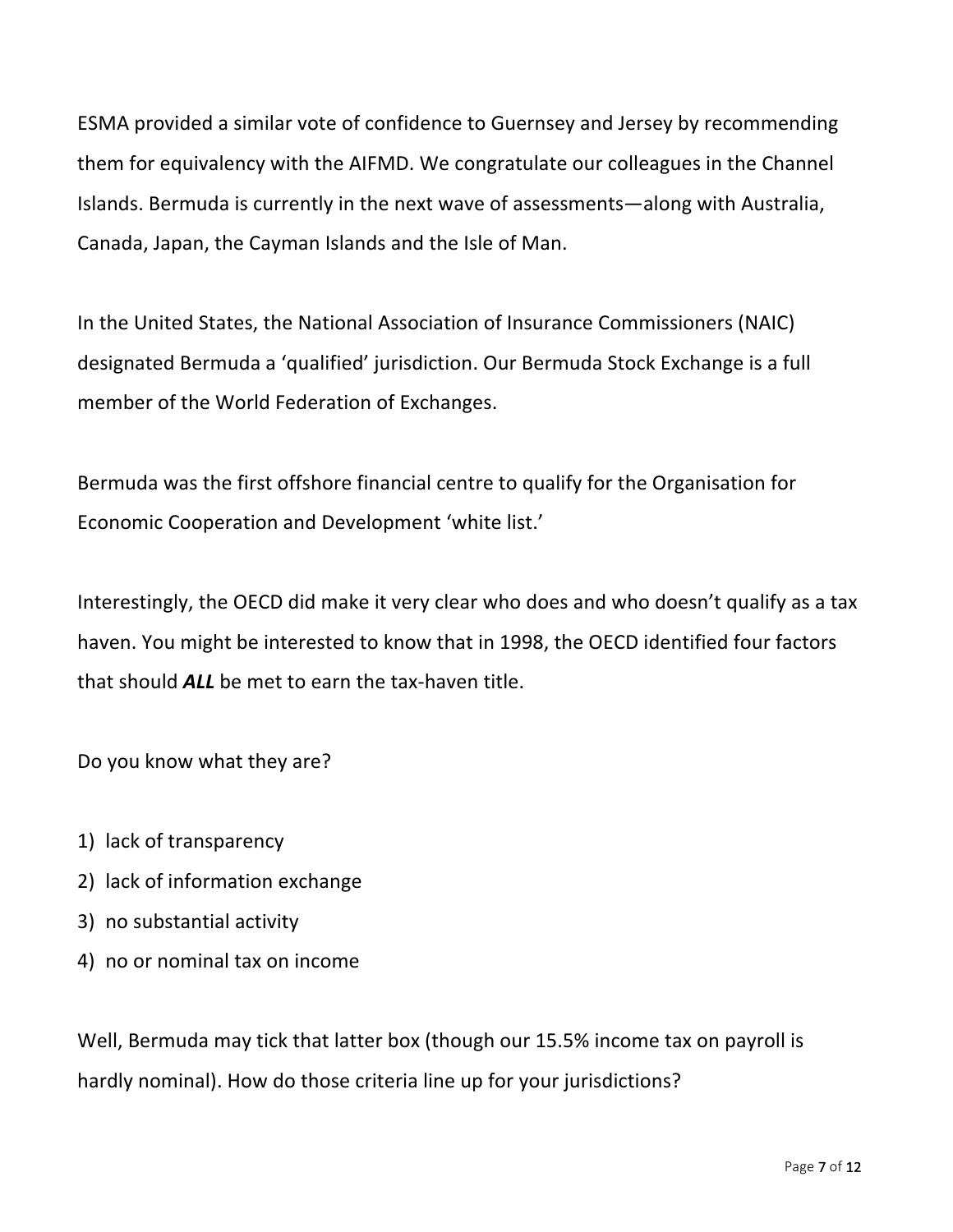Think about it—does this sound like a tax haven to you: a country that complies with global anti-money-laundering directives and anti-terrorist financing standards? That has had a beneficial ownership register in place for 70 years? Which holds 90-plus taxtransparency treaties with countries around the globe? And does not have laws that support bank secrecy?

Applying the OECD criteria quite clearly shows that Bermuda is *NOT* a tax haven.

These are Bermuda's bragging rights and I, for one, am proud to brag. We need to. We are under fire and in order to be heard, we have to loudly, strongly and definitively declare our value proposition to the world.

As we well know, there are many completely legal and legitimate reasons for going offshore:

- Convenience, for starters. Millions of Britons, Americans and others live abroad and want access to local banks to deposit paycheques, pay bills or get cash. Business owners, especially those involved in e-commerce, who have customers around the world, often prefer to incorporate in a jurisdiction where it's easier to process payments from a host of varied sources.
- Asset protection. We were fortunate enough to host the Legal Week Private Client Forum Americas in Bermuda last February and I can tell you what we learned was enlightening. For genuine safety reasons, preserving personal privacy and avoiding dangerous or unstable political or financial regimes is a highly valid reason for seeking a safe harbour for the protection of generational wealth.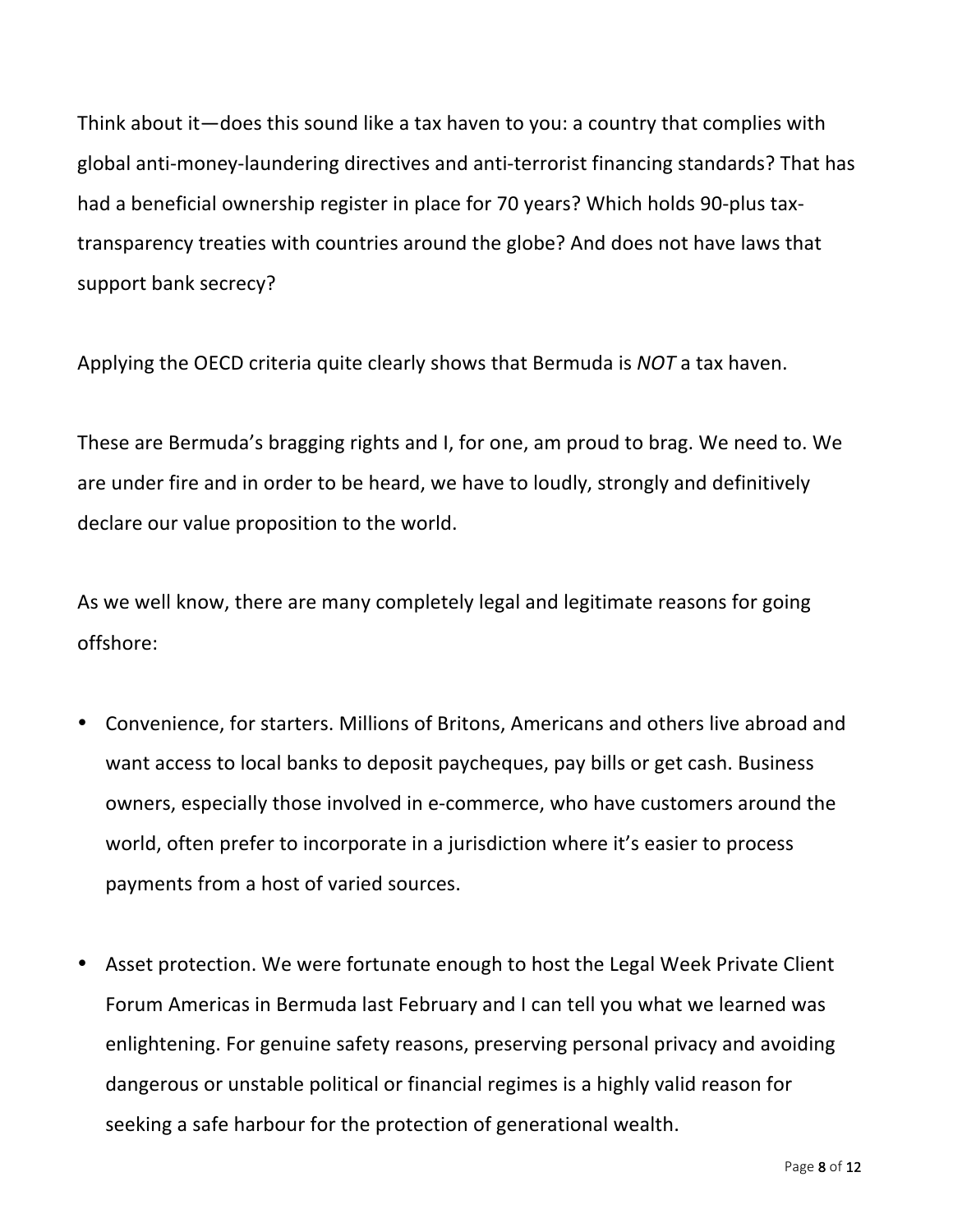• Privacy. And there's a big difference between privacy and secrecy. Clients from around the world prefer to put their faith—and their money—in jurisdictions that will respect their privacy while acknowledging their application must go through a robust vetting procedure. They lean towards domiciles that are backed by progressive judicial systems with expert courts and modern legislation. They take comfort from the knowledge that there is recourse to appeal and the jurisdiction is not corrupt. The best of *these* jurisdictions happen to be offshore.

We need to help people understand that offshore business is not solely about tax. Nowadays, client focus is much more on the business environment and pragmatic, respected and effective regulation.

Cross-border trade via multi-national enterprises is the fuel that keeps global financial systems running smoothly. Offshore financial centres pave the way for growth in both developed and emerging markets and are vital for economic development around the world.

That's the wide-angle, macro view. But again I return to the fact that we must address the answer to "what's-in-it-for-me?" Our narrative should be as compelling to the man on the high street as it is to the man on Wall Street.

As one Bloomberg news story put it last week: More than a third of the UK's local government pension plans allocate money to hedge funds. The same goes for the private sector—where an estimated 64 percent of the top UK corporate pension plans invest in hedge funds, most of which are based offshore.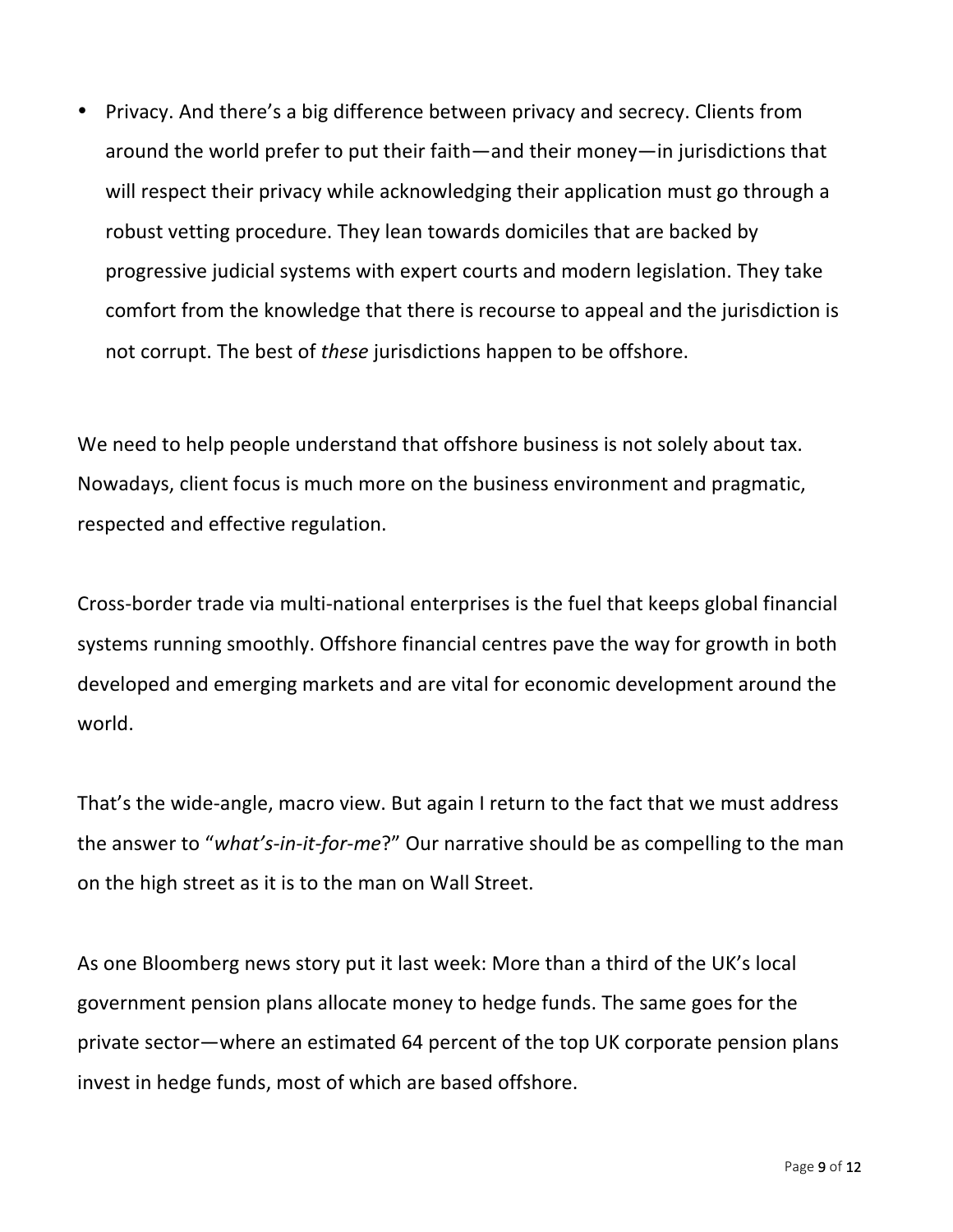The value of offshore investing should not be stereotyped as solely the bastion of the rich and famous. It touches everyone, including hard-working families and regular employees of large companies, government bureaucracies and trade unions.

This is the reality so few seem to grasp in the rush to condemn domiciles that facilitate international transactions.

Without offshore centres, the onshore snapshot for average citizens could be crippling. Thousands of jobs could be lost, money markets could slump, workplace pension returns could be far lower. Indeed, it is highly probable that world GDP has doubled over the last generation thanks to globalisation facilitated by offshore financial centres.

Most in this room know that if you're looking for a place to engage in tax evasion. It is not going to be in one of the well-respected offshore centres. It is far more likely to be in one of the many US states that don't ask many questions. If you are actually looking to launder money, you're going to find it much easier to do that right here in London. Launderers and evaders tend to find it easier to hide in large, bureaucratic centres whose focus seems to be on deflection and scapegoating.

It is incumbent on us to take leadership roles in this sphere. We have embraced the fact that life's not fair. We know we have to be better than onshore, quite simply because we are small and dependent. We must, however, educate them as to why they need us.

This pressure isn't going to go away. It is only going to increase. As long as offshore exists, the finger-pointing will continue. Our challenge, then, has to be this: to get those fingers pointing elsewhere.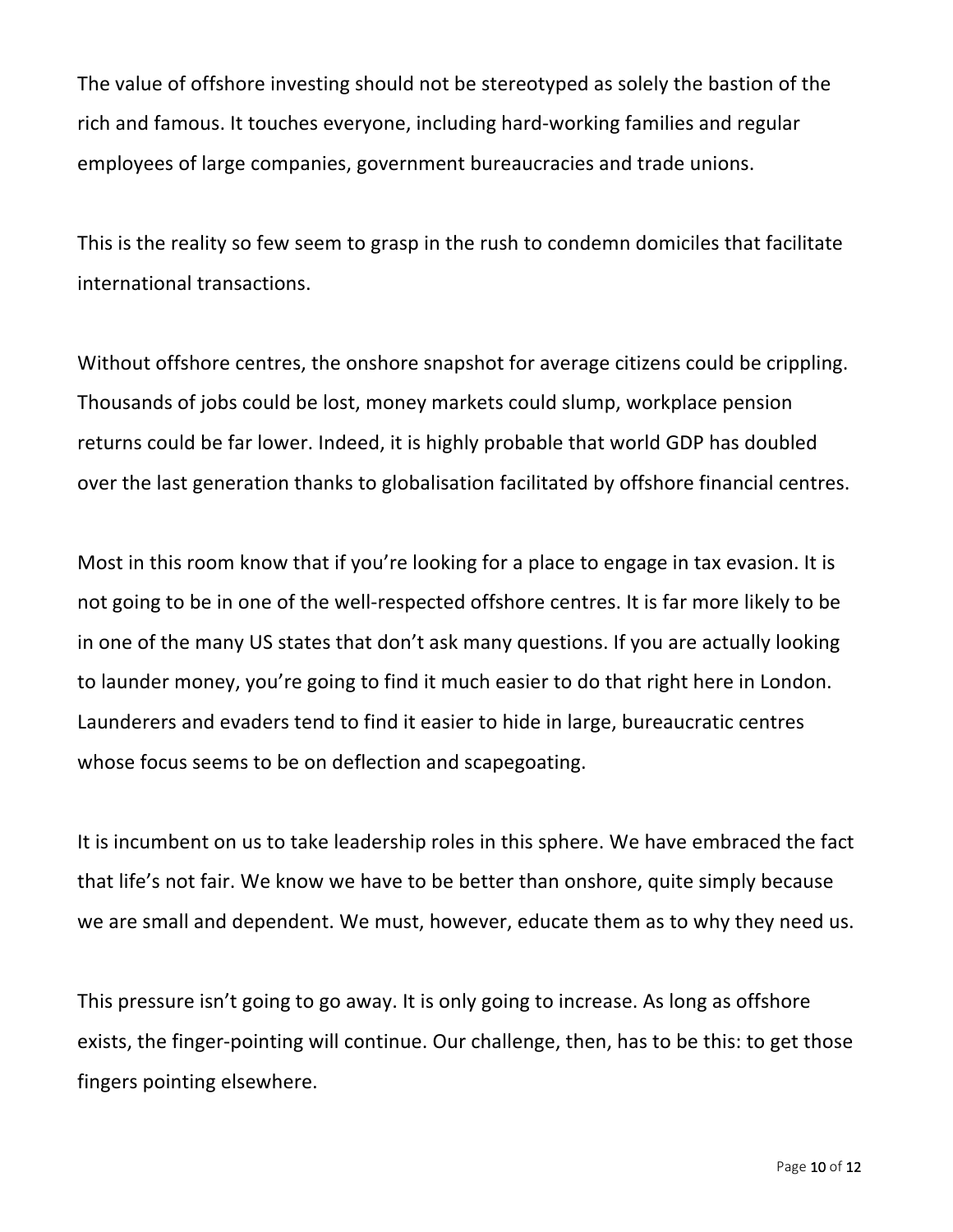There are currently—and there will continue to be—places and people who are willing to facilitate shady dealings. We just need to clarify that they are not us. Differentiation is key.

Our Forum today is titled: "Funds in flux: the changing dynamic of the offshore world." So, what do I see for the future of offshore funds? Increased regulation. Increased compliance. Increased transparency.

The regulatory tide turned a long time ago, and there's no going back. We have to look forward. Inevitably, the offshore funds industry is going to become more expensive as a result. If you want the cheaper option, more than ever you will be getting what you pay for.

There will be a flight to quality. And quality over quantity is a core differentiation Bermuda has leveraged for many decades. If you want serious longevity in the 21st century, you might as well invest now in a jurisdiction that's going to be part of the longterm economic landscape. The easier, cheaper, faster options are going to have short lifespans. If this is what you want, you're going to have to hop from jurisdiction to jurisdiction as the net widens.

The Bermuda government just announced this month it has signed up to the OECD's Country-by-Country Reporting regime so that Bermuda group-headquartered multinational companies will uphold international best practice—as I know many of you are also doing.

These changes are truly global and they're accelerating. And whether we like it or not, we must find our niche. We must evolve—in the interest of economic security and